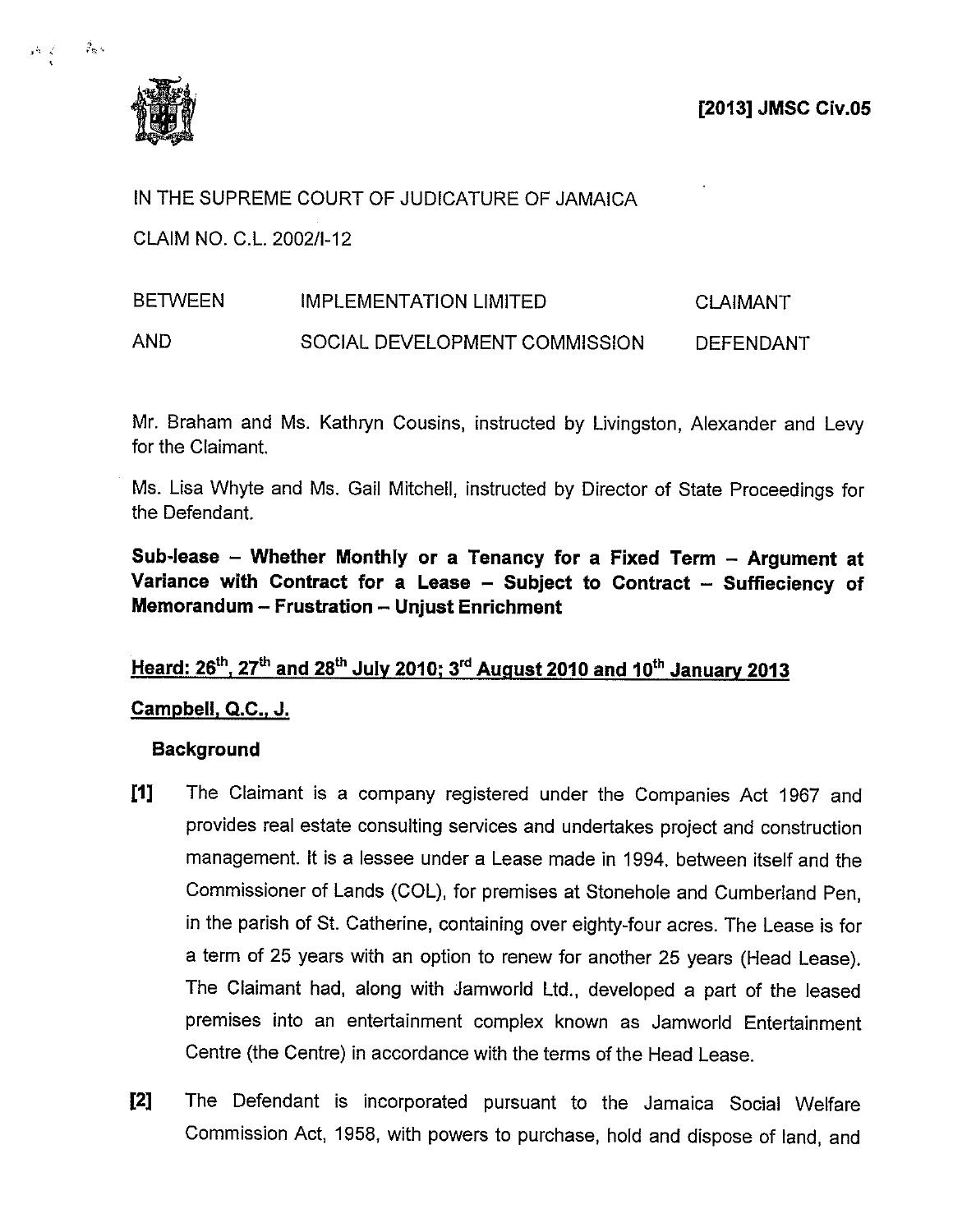to sue and be sued in its corporate name. A name change was effected by a legislative amendment in 1995, which provided at section 4, that the Commission shall be known as the Social Development Commission (SDC). The Commission consists of a chairman and not less than two nor more than nine other members appointed by the Minister who is empowered, after consulting with the chairman to give directions of a general character as to the policy to be followed in the exercise and performance of SDC's functions.

- [3] Following negotiations and an exchange of written correspondence between the parties, SDC entered into possession of the Centre, on or about the 1<sup>st</sup> October 1998. Monthly invoices for a rental sum of \$140,000 were sent to SDC, who vacated the premises on or about the 30<sup>th</sup> November 2001.
- [4] Consequent on SDC's departure from the Centre, the Claimant filed an action on the 1<sup>st</sup> March 2002, alleging that the Defendant in breach of contract, has failed and or neglected to pay rent and utilities, particularly electricity bills. Judgment in default of defence was entered on the  $15<sup>th</sup>$  April 2003 for \$6,750,555.96 and interest. On the  $23<sup>rd</sup>$  March 2004, the Defendant had its application to set aside the default judgment granted along with leave to file its Defence. The affidavit in support of its application stated that the Defendant had vacated the Centre after giving the requisite notice and further that the sums owing for rental and electricity were \$3,440,000.00 and \$208,405.96, respectively.
- [5] Approximately seven months later, the Claimant filed an application for Summary Judgment, alleging at paragraph 4 of the affidavit of Jeremy Brown, in support of the application, that the Claimant's representative, Jamworld Ltd., by letter dated 14<sup>th</sup> May 1998, to the Defendant, had confirmed the Claimant's willingness to enter into a long-term lease with the Defendant for the Centre and proposed the terms and conditions to be contained in the lease, inter alia;

"The initial lease term of ten years with an option to renew for a further period of five years. We will also grant a right of first refusal to lease the premises on the expiration of the fifteen year term if the option to renew after 10 years is exercised".

 $\mathbb{R}_{\mathbb{Z}_2}$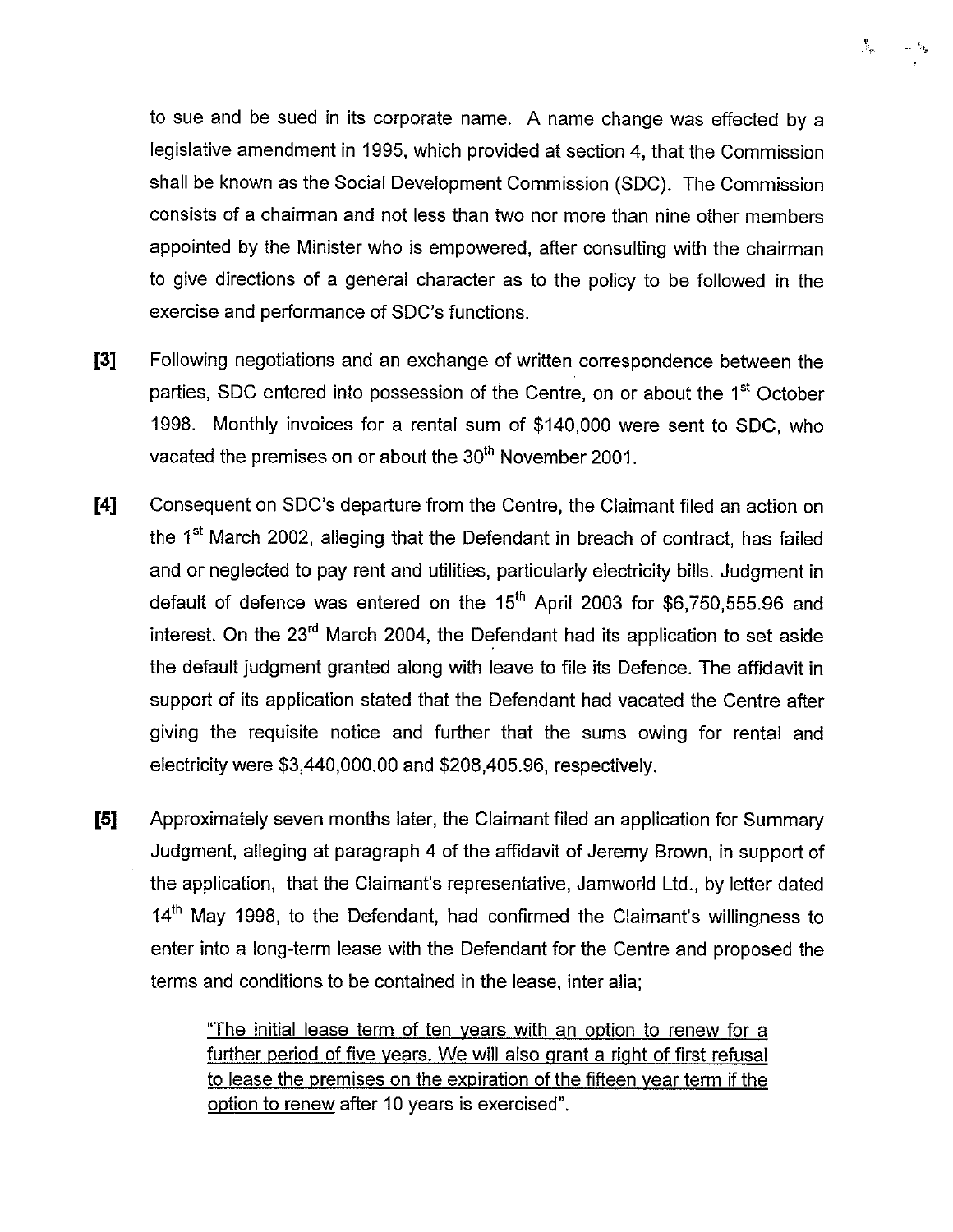- [6] On the 1<sup>st</sup> February 2005, with the consent of the Defendant, Mr. Justice Reid entered judgment for the Claimant in the sum of \$3,648,406.00. The balance of the claim, including interest, was adjourned for determination on the  $18<sup>th</sup>$ February 2005, on which date, Mr. Justice Reid further adjourned the matter to the 18<sup>th</sup> July 2005, allowing three hours for the determination of the outstanding matters.
- [7] On the 14<sup>th</sup> July 2005, the Defendant filed an Amended Defence and Counterclaim, admitting paragraphs <sup>1</sup> and 2 of the Amended Statement of Claim and admitted owing the sums of \$3,440,000.00 for rental and the sum of \$208,405.96 for utilities. The counterclaim was for the sum of \$17,409,882.07, alleging unjust enrichment of the Claimant from certain improvements the Defendant had carried out on the Centre. The Claimant's answer to the counter claim was that the purported improvements were not carried out with the permission of the Claimant, and had adversely affected the property. On the 22<sup>nd</sup> February 2007, Rattray J, granted permission for Mr. Errol Spence, Quantity Surveyor, to be called as an expert witness.

### The Claimant's Case

 $\mathcal{P}_{\mathcal{A}}^{\mathcal{A}} = \mathcal{P}_{\mathcal{A}}^{\mathcal{A}}$ 

- [8] It was the Claimant's contention that there was a fixed term lease agreement between the Claimant and the Defendant under the lease agreement. There was no provision permitting the Defendant to terminate the lease agreement by giving one month's notice or by giving any notice. Accordingly, the Defendant breached the lease agreement by abandoning the premises on the  $30<sup>th</sup>$  November 2001. The Claimant submits that all the essential terms of the lease had been agreed, as evidenced by the correspondence between the parties. The fact that these terms were not formalized in a document is not necessary, because the normal rules governing the formation of contracts apply to tenancy agreements.
- [9] The Claimants submitted that the Defendant, in its Further Amended Defence, had made several important admissions, i.e.;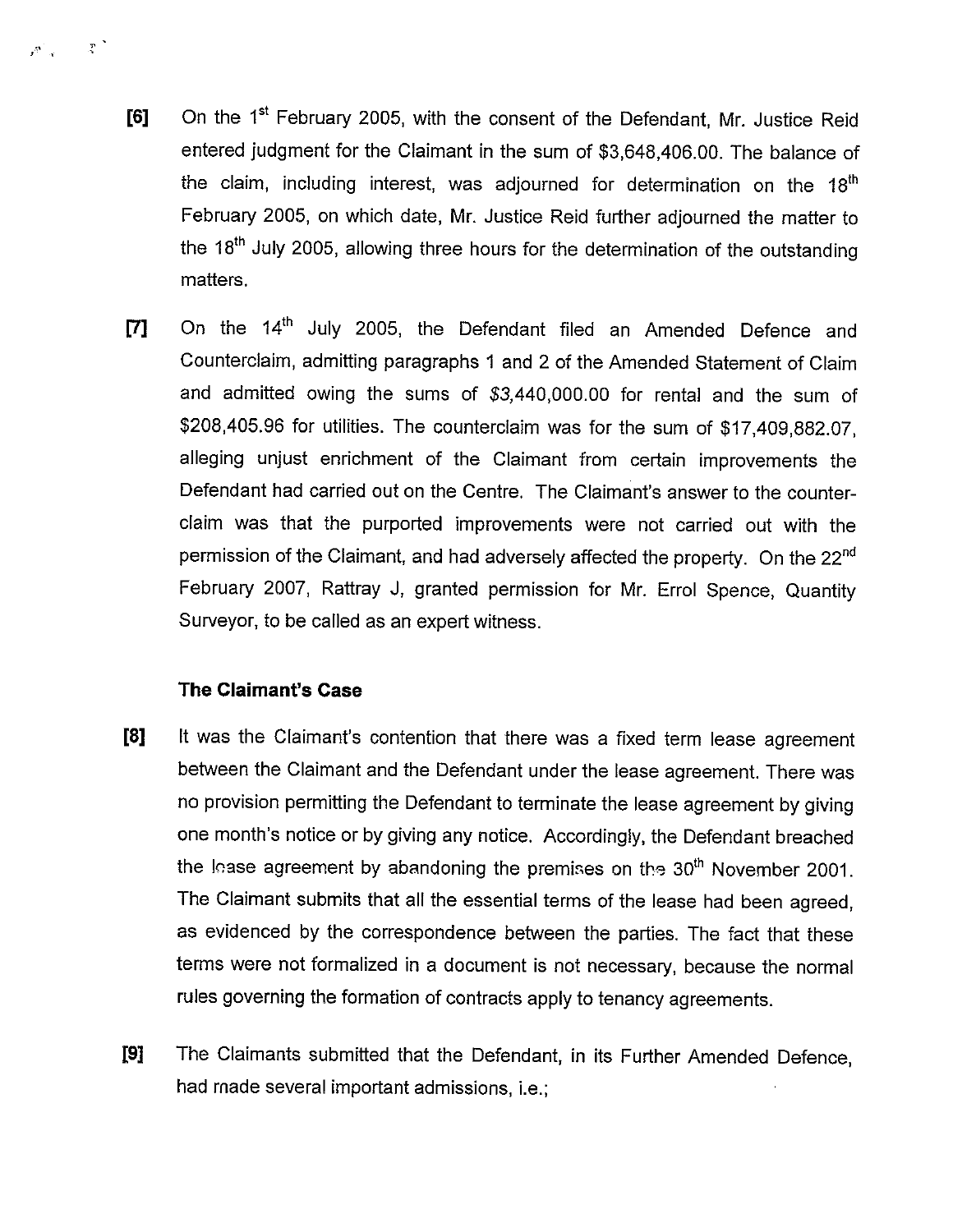

- (1)That the Claimant is Lessee of the premises pursuant to a Head Lease with the Commissioner of Lands.
- (2) That by an agreement for lease made in or about 1998, the Defendant acquired a sublease of the lands on certain terms and conditions, including;
	- (a) The sublease was to be for a fixed term of ten years with an option to renew for a further five (5) years.
	- (b) Rent was to be \$140,000.00 per month.
	- (c) The Defendant was to be responsible for all utility payments, including water, electricity, and telephone.
	- (d) During the first five-year term, the lease payment for each succeeding anniversary of the lease term would be increased by the per cent difference in the Consumer Price Index (CPI) over and above an increase of 8% per annum for the current year.
	- (e) The sub-lease would commence on October 1, 1998.
- (3) That the Defendant entered into possession and paid rent to the Claimant.
- (4) That the Defendant vacated the premises on or about the  $30<sup>th</sup>$  November 2001.
- (5) That the Defendant failed to pay utilities and a portion of the rent.
- (6)That the Defendant demolished the VIP stand, vendors stall and placed top soil and irrigation piping on the grounds of the amphitheatre.
- (7) That the Defendant owes \$3,648,405 for rent and \$208,405.96 for utilities.

### Defendant's Pleaded Case

[10] It was submitted on behalf of the Claimant that SDC's argument at trial was different from the defence they pleaded and they should not be permitted to raise an argument that did not appear in their Further Amended Defence and was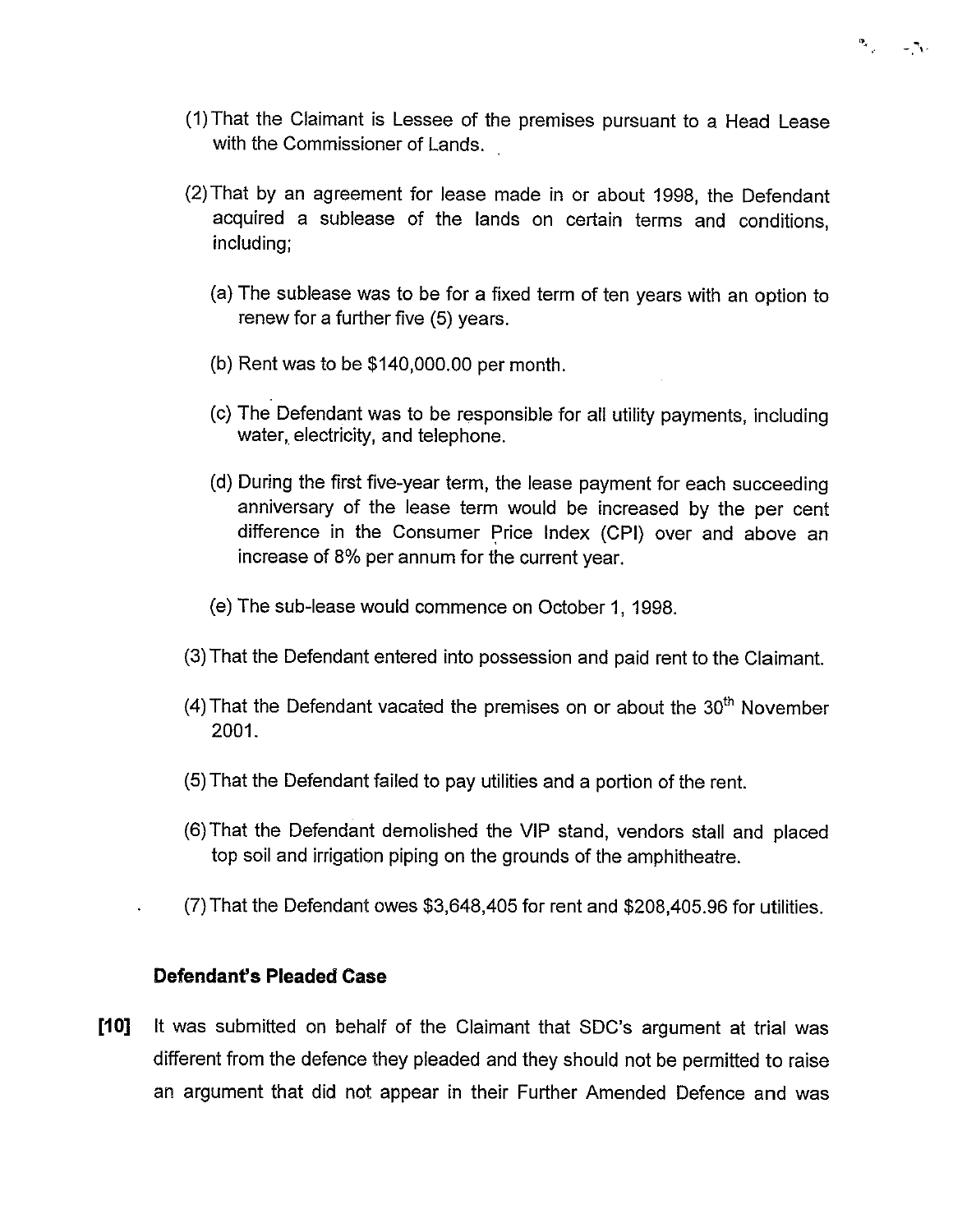inconsistent with it. The Defendant had not, prior to trial, disputed the Claimant's contention that the parties had agreed a sublease of a fixed term of ten years with an option to renew for a further five years. However, at trial, Counsel for the Defendant sought to argue that there was no formation of a lease for a fixed term between the parties. It was clear, from March 2007, when the Claimants pleadings were served, that the Claimant was alleging that the parties had entered into a fixed-term lease agreement for a period of ten years, with an option to renew for a further five years. The draft Defence in support of the application to file defence out of time, admitted paragraphs 1, 2 and 3 of the Amended Statement of Claim.

- [11] The affidavit of Jermey Brown, CEO in support of the Claimant's application for Summary Judgment, referred to the Head Lease. Mr. Brown, in paragraphs 3 - 6 of his affidavit, traced the history of the negotiations between the parties and asserted that the terms of the lease that were alleged in the Claimant's Statement of Claim, were proposed by the Claimants in a letter dated  $14<sup>th</sup>$  May 1998. The Defendant, in its letter dated 27<sup>th</sup> August 1998, confirmed its intention to lease the land, effective the 1<sup>st</sup> October 1998, and agreed the terms proposed in the Claimant's letter, except a new proposal was submitted for the determination of the rent. The Claimant's proposal on that issue was eventually accepted by SDC in their letter of the  $12<sup>th</sup>$  September 1998. These allegations were not traversed.
- [12] On the 1st February 2005, the Court ordered;

 $\rho_{\rm eff} = \rho_{\rm eff}^{-3}$ 

- (1) By consent, judgment for the Claimant in the sum of three million, six hundred and forty eight thousand four hundred and five dollars and ninety-six cents.
- (2) The balance of the claim including interest on the  $18<sup>th</sup>$  February 2005.
- [13] In its Amended Defence filed on the  $14<sup>th</sup>$  July 2005, the Defendant admitted the existence of a sub-lease of a fixed term of ten years with an option to renew. As also, the rental sum and the date of commencement of the lease, and the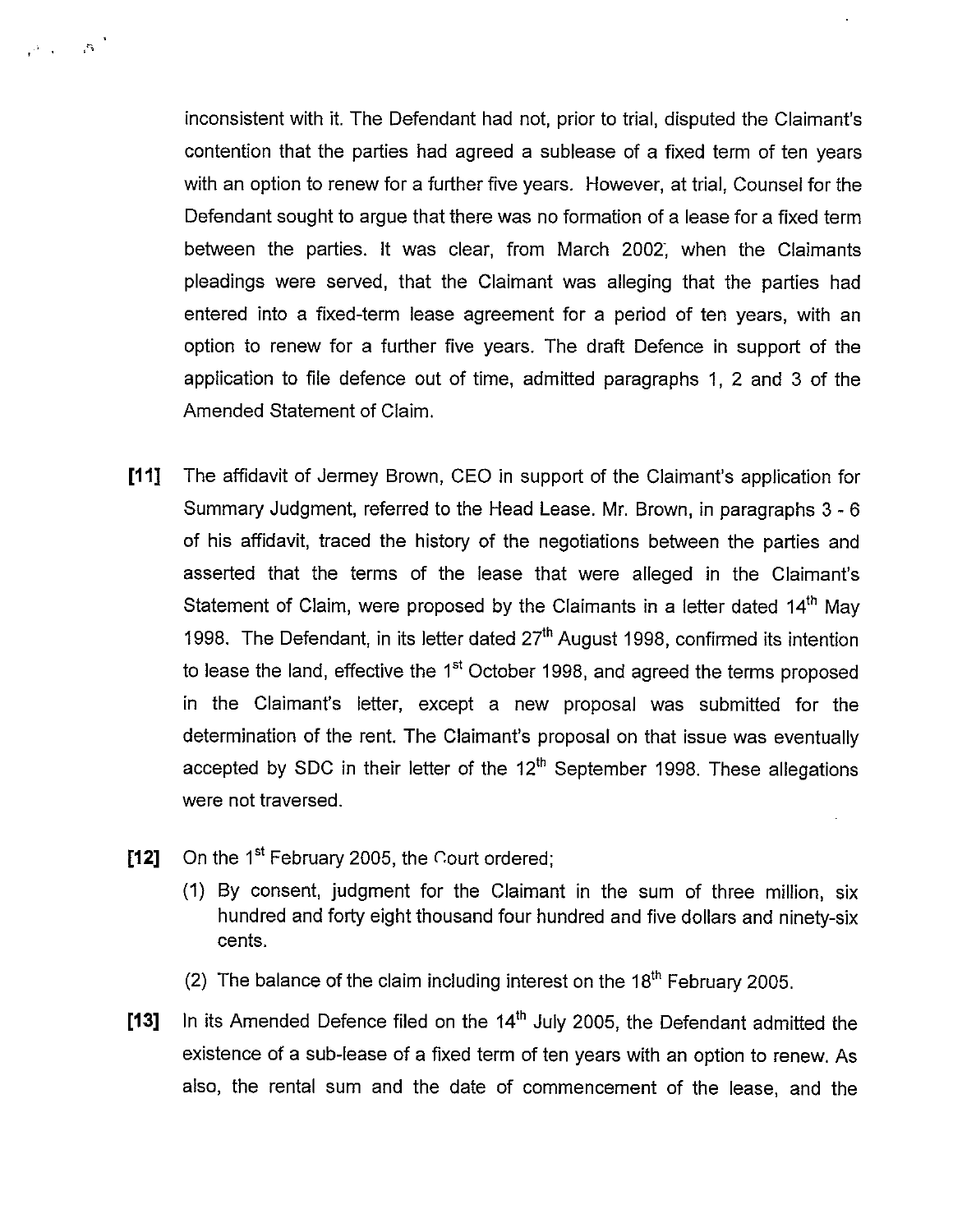formula for determination of the increase in rental. The parties both filed pre-trial memoranda. The Defendant admitted that he had entered into a sub-lease with the Claimant. One of the Defendant's legal contentions was whether the sub lease was for a monthly tenancy or a tenancy of a fixed term of ten (10) years. It has however been contended by Counsel for the Claimant, that the Defendant had maintained the stance throughout that the lease was for a fixed term. None of the issues, admissions or contentions raised by the Defendant is inconsistent with its earlier admission that the lease was for a fixed term of ten years with an option to renew. The Defendant had, for the first time, raised the issue of a term other than a fixed term of ten years.

٠.,

 $\sim -2$ 

- [14] I have traced the matter in some detail to demonstrate that the Claimant is on firm ground to mount a challenge against the Defendant being allowed to raise a defence other than that which they pleaded. A good defence should assist the court and the parties in identifying the issues in dispute. The Claimant's pre-trial memorandum clearly demonstrates that the case the Claimant had prepared itself to meet, as was pleaded by the defence, was based on the Defendant's admission that a fixed term lease was agreed between the parties. There were several case management conferences and pre-trial review hearings that proceeded on the basis of the issues joined. That there was a lease for a fixed term of ten years.
- [15] In Three Rivers District Council v Governor of the Bank of England (2001q) UKHL 16, Lord Hope of Craigehead emphasized the basic purpose of pleading and the question of the adequacy of the pleadings, and quoted with approval. British Airways Pension Trustees Ltd v Sir Robert McAlpine & Sons Ltd (1994) 72 BLR 26, 33-34, where Saville LJ said:

"The basic purpose of **pleadings** is to enable the opposing party to know what case is being made in sufficient detail to enable that party properly to prepare to answer it. To my mind it seems that in recent years there has been a tendency to forget this basic purpose and to seek particularisation even when it is not really required."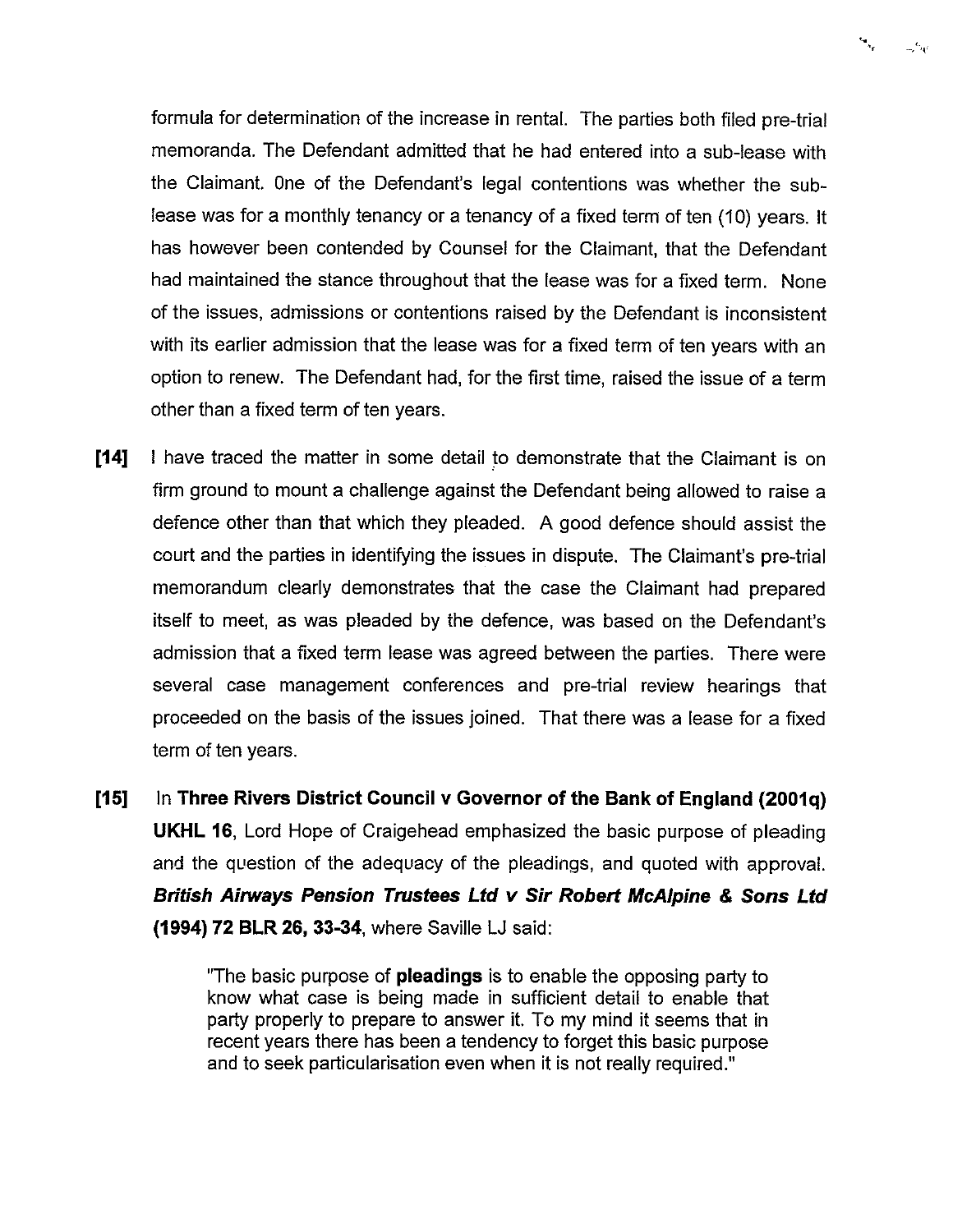Lord Justice Saville's observations were made under the old rules. But the same general approach to pleadings under the CPR was indicated by Lord Woolf MR in McPhilemy v Times Newspapers Ltd  $[1999]$  3 All ER 775, 792J-793A:

"The need for extensive pleadings including particulars should be reduced by the requirement that witness statements are now exchanged. In the majority of proceedings identification of the documents upon which a party relies, together with copies of that party's witness statement, will make the detail of the nature of the case the other side has to meet obvious. This reduces the need for particulars in order to avoid being taken by surprise. This does not mean that pleadings are now superfluous. Pleadings are still required to mark out the parameters of the case that is being advanced by each party. In particular they are still critical to identify the issues and the extent of the dispute between the parties. What is important is that the pleadings should make clear the general nature of the case of the pleader. This is true both under the old rules and the new rules."(Emphasis mine)

[16] The Defendant should not be permitted at this late stage, to raise a case that did not appear in its Further Amended Defence. To allow the Defendant's case to proceed in disregard to its own pleadings is to permit the Claimant to be ambushed and surprised. The general nature of the case that had been known to the Claimant all throughout the pre-trial process is not the case the Claimant has to meet here. New issues have been thrust upon the Claimant. As pleaded, the main issue remaining on the claim between the parties would be whether one month's notice given by the Defendants would be valid notice. Although Justice Reid did not have the Defendant's counter-claim before him, he was of the view that the outstanding matters could be resolved in three hours. The fact that the hearing of the case took place over four days is indicative of the difference in complexity of the case as pleaded and the case that was argued before this court. The Defendant had conceded in its written submission that the fixed term lease can only be terminated by the effluxion of time (See paragraph 29). On its pleaded case, the Defendant has no real prospect of success. However, in the event <sup>I</sup> am wrong, <sup>I</sup> intend to deal with the new challenge raised by the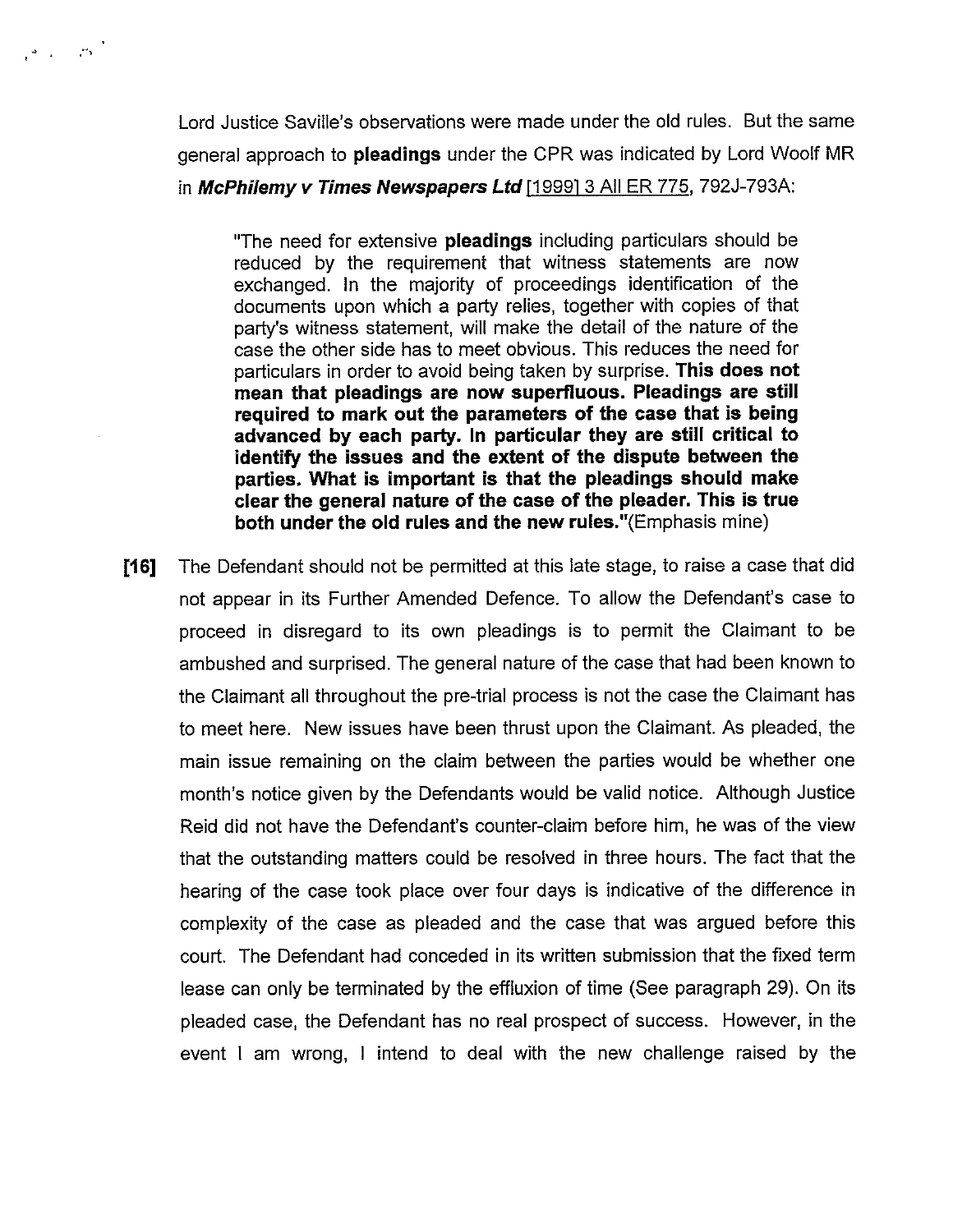

Defendant, to the Claimant's claim to an agreement between the parties for a fixed term lease for a period of ten years.

#### Was there an Agreement for a Lease?

- [17] The Claimant submitted that, 'a contract (agreement) for a lease does not operate as a conveyance at law but is a contract that binds the parties the one to grant and the other to accept it. That the relationship of landlord and tenant will thus be created in equity and as between the parties, the rights and duties of that relationship will be the same as if the lease had been granted. (See Cheshires Modern Law of Real Property (12<sup>th</sup> Ed.) page 388-339.) If the essential terms of the lease are offered and accepted, an agreement for the lease would have come into existence. These essential terms include, (a) identification of parties (b) the premises to be leased (c) commencement of the lease (d) rent. Halsbury Laws of England Volume 27  $(4<sup>th</sup>$  ed) at paragraph 57. The Claimant further submitted that an agreement for a lease is evidenced in the correspondence between the parties for the period from April to September 1998.
- [18] The Defendant submitted that, (a) there is no indication that the parties ever arrived at a final agreement, (b) the exchange of correspondence provides insufficient note or memorandum of the agreement for the purposes of the Statute of Frauds (c) that occupation and paying of rent for that period to Implementation Limited do not constitute acts of part performance in respect of a sub-lease for ten years. These acts also do not indicate that there was an agreement/contract in existence.

### Subject to Contract

[19] The Defendant agrees that an agreement for a lease is enforceable, but submitted that there was no agreement arrived at between the parties for the following reasons, (1) there is no indication that the parties ever arrived at a final agreement. (2) All the terms of the contract could not have been settled and approved by the parties if the Commissioner of Lands had not given any written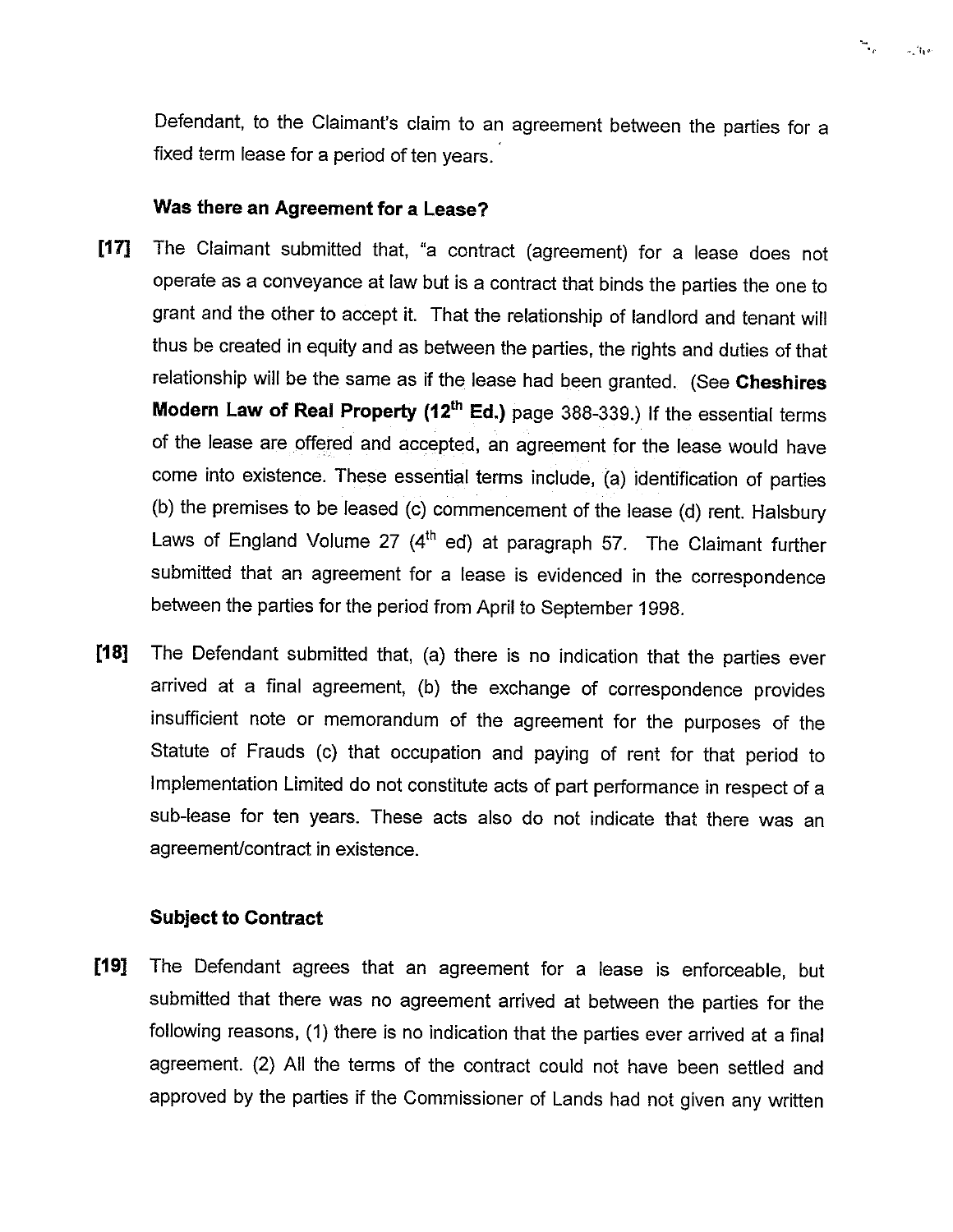consent or approval for the premises to be sublet. Furthermore, there were outstanding issues that needed resolution, inter alia, granting of an option to purchase to SDC, or the assignment of the Claimant's interest in the Lease with the Commissioner of Lands. The Defendant further urged that the Claimant cannot rely upon the correspondence between the parties, because the letters themselves express that they were subject to a letter of intent being signed by both parties in the absence of a formal lease agreement being available. The fact that the letters were "subject to contract" is clear indication that they could not constitute a sufficient memorandum.

'4.

- [20] The Defendant relied on Tiverton Estates Ltd. v Wearwell Ltd. (1974) 2 W.L.R 176, and Winn v Bull (1877) 7 Ch D. 29. It was submitted that Tiverton Estates Ltd. was authority for the Defendants' submission that the correspondence being "subject to contract," was proof of an insufficient memorandum. In Tiverton, the Defendants had entered into an oral contract with the Plaintiffs under which the Plaintiffs agreed to sell their leasehold interest in the property for \$190. At the trial, the Plaintiffs submitted; inter alia, (1) that on the evidence, there was no firm oral contract, particularly in regard to a letter of July 4, which was written "subject to contract." (2) and there was no written memorandum to satisfy S40 of the Law of Property 1925; The trial judge held,(1) there was a triable issue as to whether there is a contract, (2) there was no memorandum to satisfy S40. On appeal, the court found that there were two conflicting lines of authority on the first point, i.e. (a) to satisfy the statute, the writing must contain, not only the terms of the contract, but also an express or implied recognition that a contract was actually entered into. According to the other line, it is not necessary that the writing should acknowledge the existence of a contract. It is sufficient if the contract is by word of mouth and that the terms can be found set out in writing without any recognition whatsoever that any contract was ever made.
- [21] Lord Denning wrote the leading judgment, dismissing the appeal:

"The writing here, being expressly "subject to contract", was not sufficient to satisfy the statute. There is no enforceable contract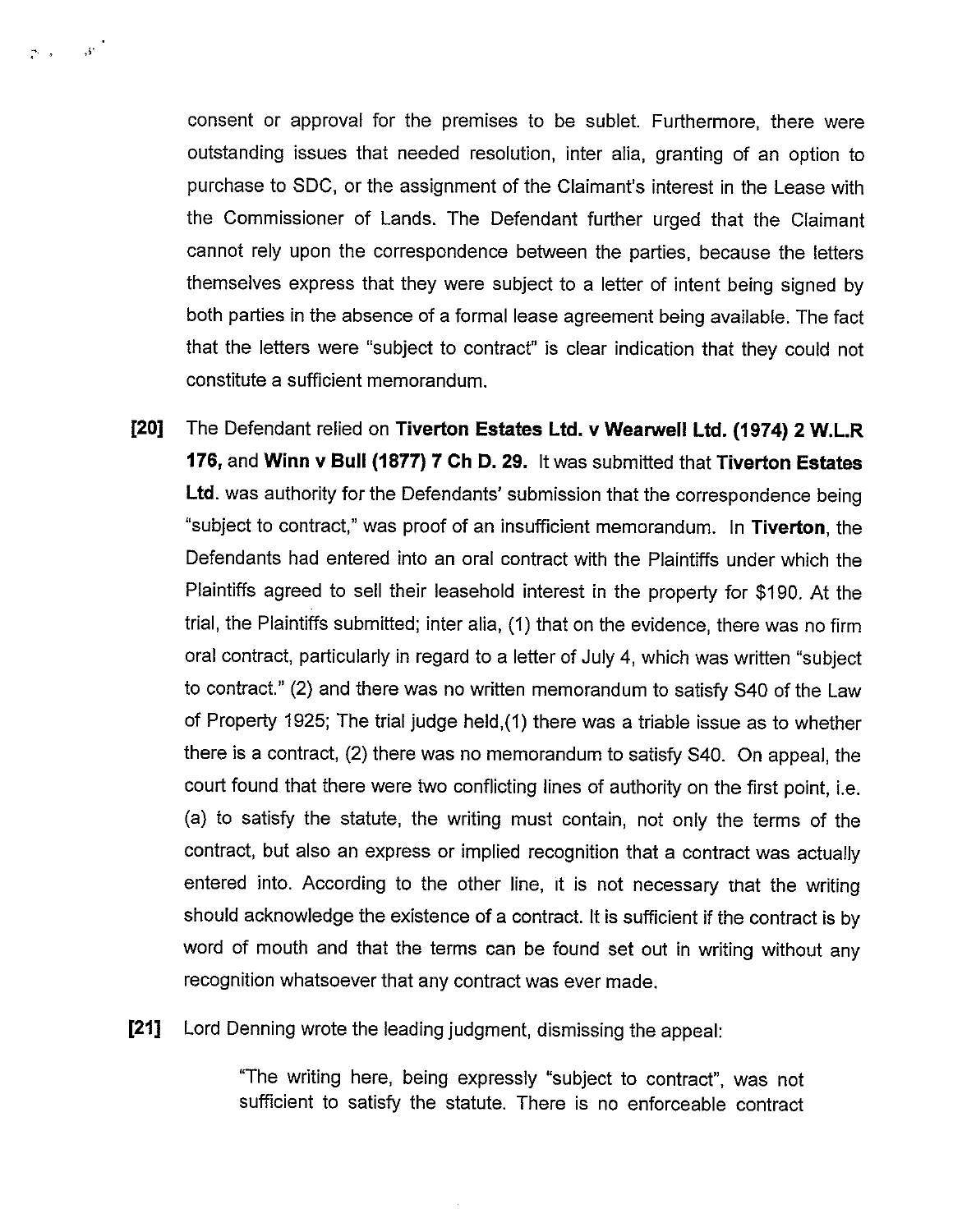between the parties. In respect of the sufficiency of the note or memorandum, "The draft does not contain all the terms of the oral contract ... it omits the term ... the Tiverton company would move out, giving vacant possession ... adds a term that 'the prescribed rate of interest will be 12 percent per annum'".

 $\sigma_{\rm{esc}} = \pm \frac{1}{64}$ 

Stamp LJ. Said;

"Apart from authority, <sup>I</sup> would have thought that a memorandum signed by the party to be charged, stating terms which the other party asserted were the terms of an oral agreement, would not, in the absence of something in the memorandum at least pointing to the existence of a contract made upon the stated terms, satisfy the requirements of the section. It would not be a note or memorandum of the contract sued upon but merely the terms which the parties charged is alleged to have agreed. It would leave the contract to be determined by verbal evidence."

[22] In respect of **Winn v Bull** (supra), where the Defendant agreed to take a lease of a house for a certain time at a certain rent, "subject to preparation and approval of a formal contract," it was held that there was no enforceable contract and Jessel M.R. said at page 32 that;

> "It comes, therefore, to this, that where you have a proposal or agreement made in writing expressed to be subject to a formal contract being prepared, it means what it says; it is subject to and is dependent upon a formal contract being prepared."

[23] Mr. Braham responded that **Tiverton Estates**, was irrelevant, and sought to distinguish it for the following reasons; that Tiverton is a case that deals with an oral agreement, whereas, in the instant case, neither party has alleged an oral agreement, the issue being whether the correspondence between the parties constitute an agreement for a lease for a fixed term. Secondly, **Tiverton** was an offer case, whether the Defendant had made an offer, which also acknowledged the existence of a contract. In this case, terms and conditions were proposed in details in writing and accepted in writing. In the present case, the lease had a commencement date, and therefore 'subject to contract' did not apply. Mr. Braham relied on FBO (Antigua) Ltd. v Bird (2009) 2 P.CR. 14, where, at page 247, the Privy Council held that;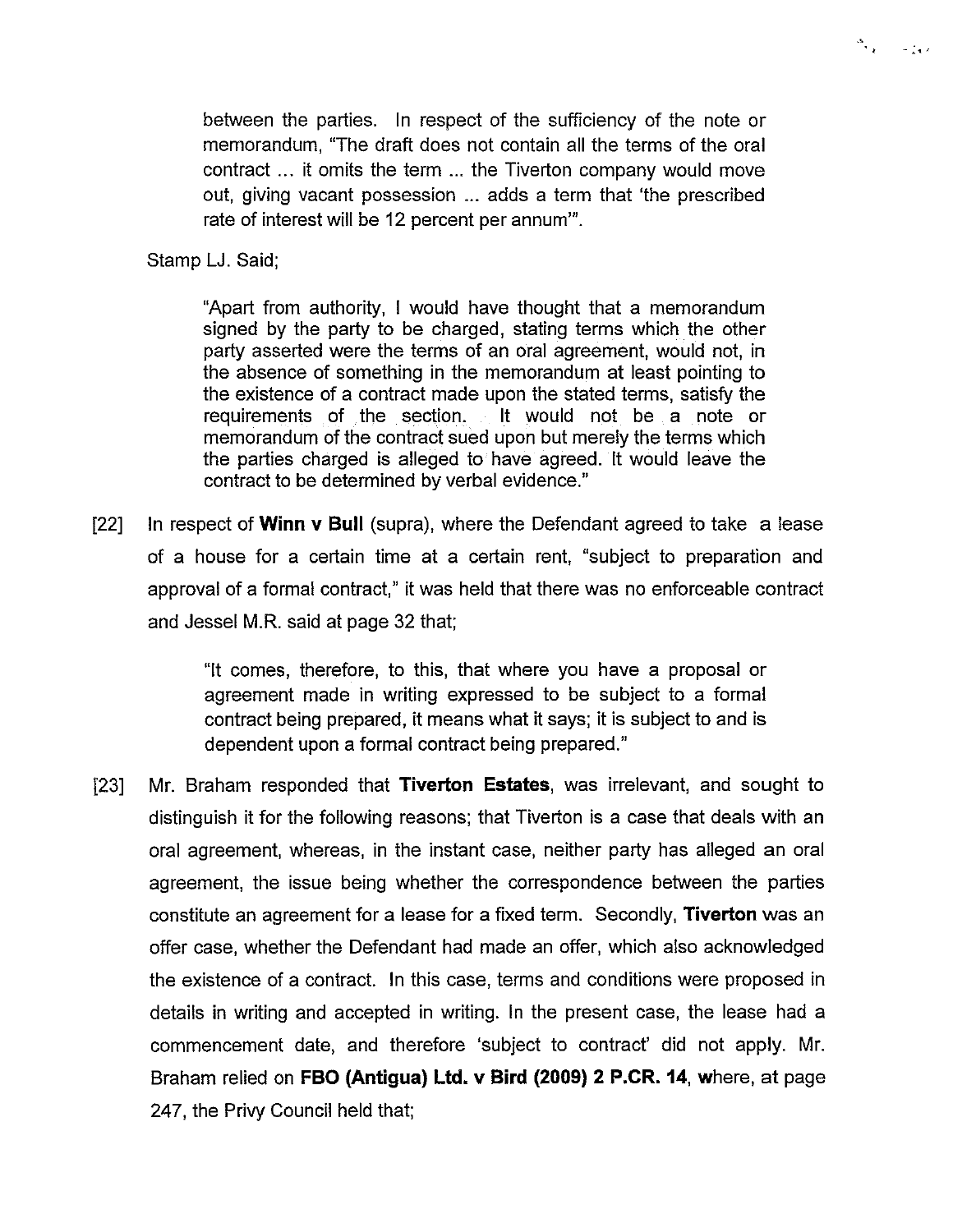"To be enforceable an agreement for a lease must contain at least the essential terms of the transaction, the parties, the land to be leased, the term and the rent."

and at page 2249, their Lordships Board considered terms not agreed.

:4

"It is undoubtedly true that when the terms and conditions of the lease were being settled such matters would have come into consideration and would very probably have formed the subject of more or less detailed provision in the final lease document. It does not necessarily follow, however, that a sufficiently binding agreement for a lease could not be reached without encompassing such terms."

- [24] In respect of **Winn v Bull**, Mr Braham submitted, the barebones agreement in that case had intervening factors, which distinguished it from the instant case.
- [25] <sup>I</sup> accept that in this case, the terms of the contract on which the Claimant relies are in the written correspondence from April to November 1998, between the parties. The contention between the parties, unlike in **Tiverton**, is whether there is an agreement for a fixed term. The essential terms were here agreed, the Defendant's letter of  $27<sup>th</sup>$  August 1998, confirmed the Defendant's intention to commence the lease on the 1<sup>st</sup> October 1998, and agreed the terms in the Claimant's letter of the  $14<sup>th</sup>$ May 1998. The concern of Stamp J that the note in Tiverton case would lead to a determination of the contract by verbal evidence, would not be a relevant consideration in this case. <sup>I</sup> accept that the Defendant, having gone into occupation, meant that all that was required was the formalization of the terms that the parties had agreed. There were no essential terms outstanding. <sup>I</sup> find a sufficiently binding contract was agreed between the parties. There were no outstanding matters brought to the attention of the court that could not be detailed in the final document. <sup>I</sup> find support for so finding in the Privy Council decision in FBO (Antigua) Ltd. v Bird (supra).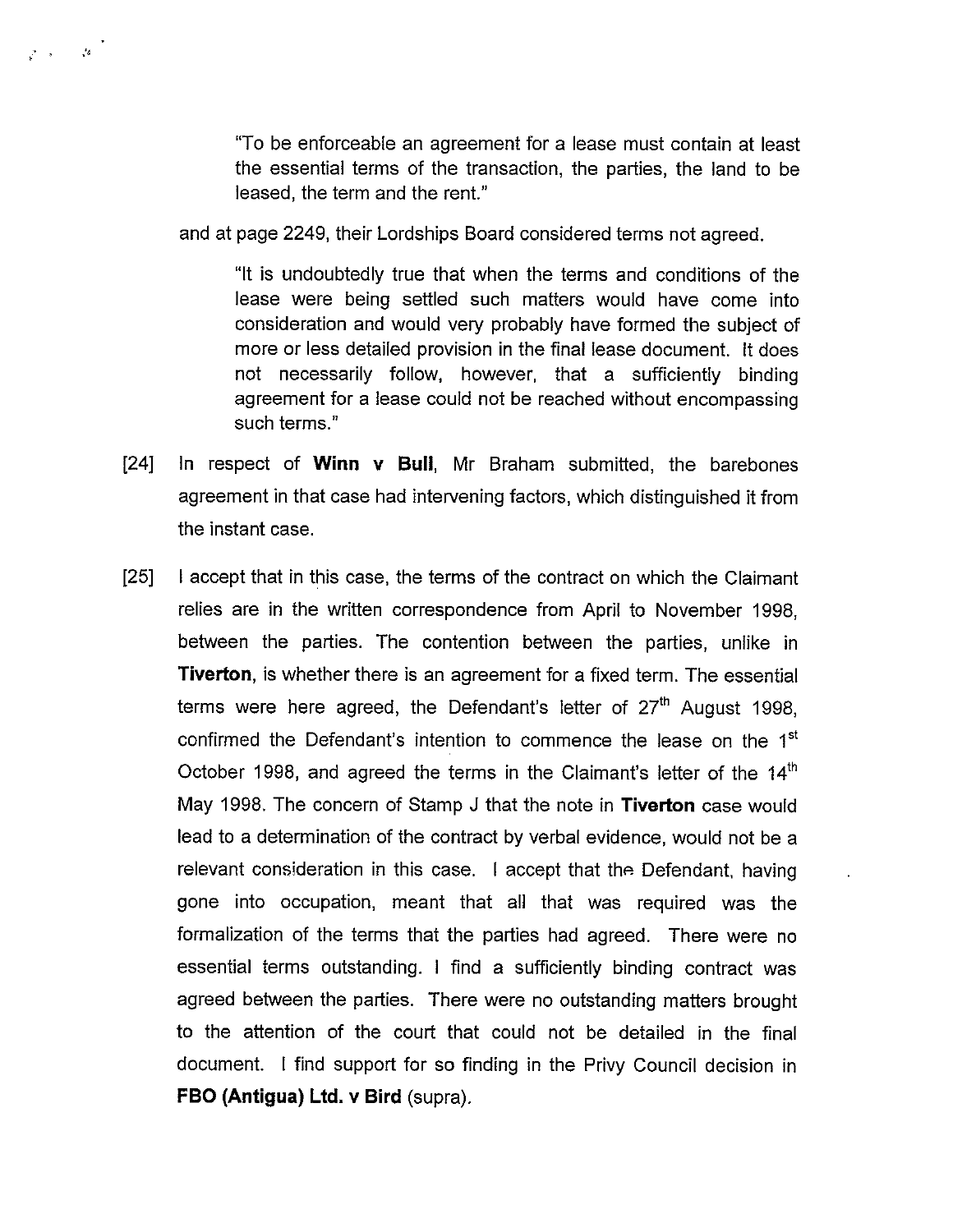#### Frustration

[26] The Defendant submitted that, if there was any contract, it was frustrated because of the "unanticipated and unexpected failure" to secure the written consent and approval of the Commissioner of Lands by the Claimant. The Claimant's attorneys-at-law, in its letter of the  $23<sup>rd</sup>$  September 1999, points out that CCL was acting unreasonably in refusing consent to SDC. The Defendant further submitted that any arrangement between Implementation Ltd. and the SDC would be determined at the end of the Lease between Implementation Ltd. arid the Commissioner of Lands. The Claimant contends that the consent of the Commissioner of Lands was not a condition precedent for the commencement of the fixed term tenancy, the tenancy having subsisted from the date of occupation.

'. -:~

- [27] The decision of the Court of Queens Bench in the matter of Taylor v Caldwell (1863) 3 B & S 826, the Court took the view that there will be an implied condition that the contract will be automatically terminated by the occurrence of an unexpected and intervening event which results in the physical destruction of the subject-matter in the contract. The essence of frustration is that it should not be due to the act or election of the party seeking to rely on it, and it must be some outside event or extraneous change of situation. See Chitty on Contract, Vol. 1,  $28<sup>th</sup>$  Edition, at page 1170. A court examining the formation of the contract with a view of explaining "whether or not from the nature of it the parties must have made their bargain on the footing that a particular thing or state of things would continue to exist." See F. A. Tamlin SS. Co. Ltd. v Anglo-Mexican Petroleum Products Co. Ltd. (1916) 2A.C. 397. P 403-404. Would an enforcement in the circumstances, as exist, render it a thing radically different from that which was undertaken by the contract?
- [28] <sup>I</sup> find that the consent of the Commissioner of Lands was not a condition precedent to the commencement of a fixed term tenancy. The Defendant's argument rests on the base that the failure of Implementation to secure the consent of CCL rendered the agreement frustrated. This ignores the fact that the Claimant had entered into occupation. It cannot be claimed, therefore, there was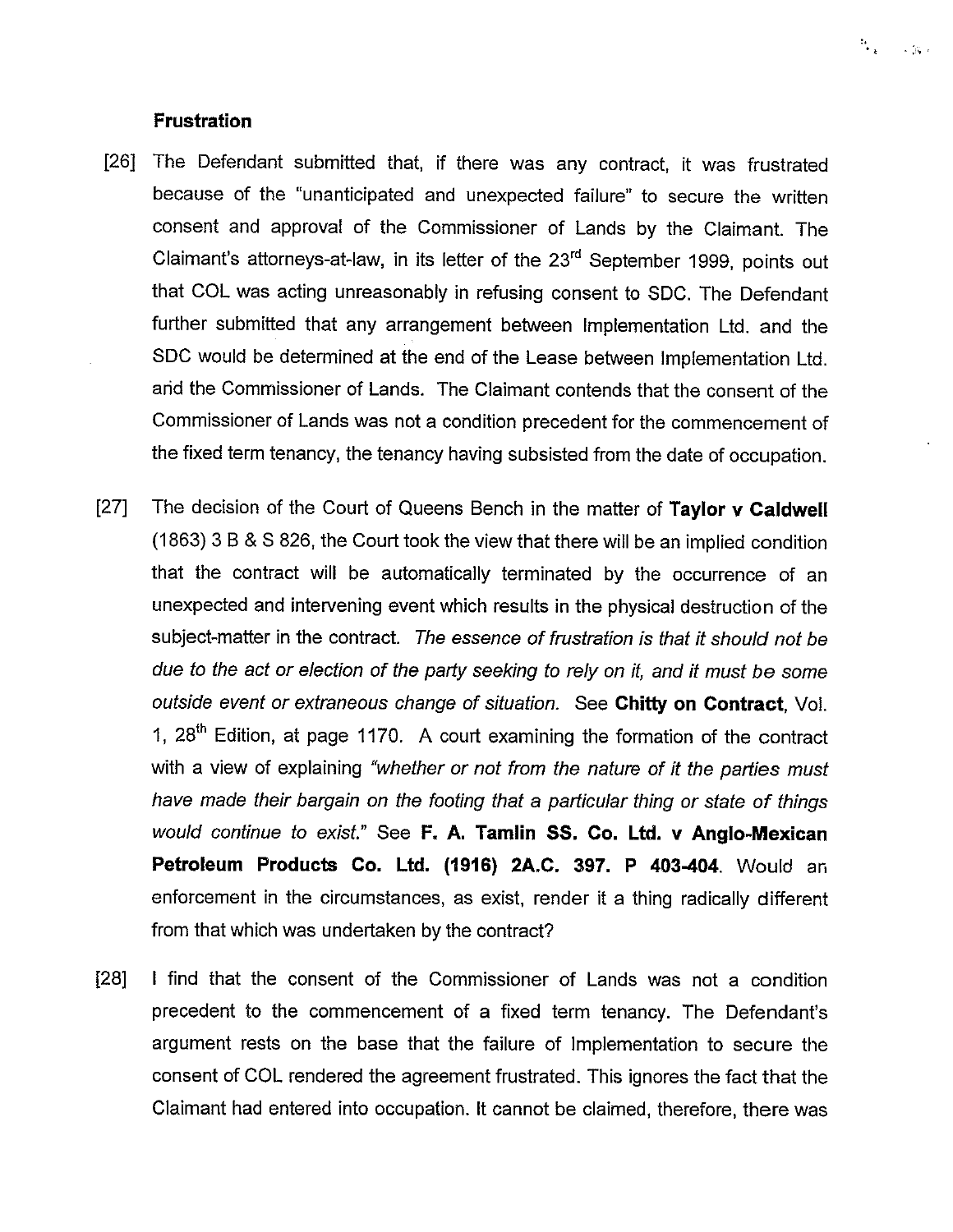a complete failure of the fundamental obligation. The fact that CCL consent was not forthcoming, in circumstances where it could not reasonably be withheld where the tenant was responsible and reliable, is a factor for consideration. COL had in a letter dated 5<sup>th</sup> November 1999 advised that, "We are currently looking at the issues with a view of resolving the matter amicably." SDC cannot claim that, the termination of the agreement was not due to their act or election. The SDC had, in a letter dated the  $12<sup>th</sup>$  October 1998, blamed a change in government's policy for the SDC'S inability to continue with the project. SDC's attorney-at-law, in a letter dated the  $26<sup>th</sup>$  October 2001, gave the reason for her client quitting the Centre to be that SDC "no longer requires use and occupation of the premises." The admissions contained in these letters are inconsistent with the Defendant's submission that the contract was frustrated due to the unanticipated and unexpected failure to secure the written consent and approval of the Commissioner of Lands.

 $\vec{x}$  .  $\vec{x}$  .

[29] There is no evidence before this court as to COL's reason for the withholding of his consent. It is enough to say that the Defendant was a statutory body which fell under the policy direction of a Minister of government who was empowered, "to give directions of a general character as to policy to be followed in the exercise and performance of its functions." SDC has urged that its intention was to transform the Centre into a national cultural centre providing creative services to the parish of St. Catherine and the wider Jamaican community, and in pursuance had spent \$17,000,000. SDC's Board Chairman, the Rev. Garnet Roper, testified that he was not aware of the need for COL's consent, although Mr. Bryan had testified that COL's consent was a Board requirement. The consent of CCL was not a term of the agreement between the parties. SDC, in its further amended defence, admitted that there was an agreement for a lease between SDC and the Claimant, an admission, which was inconsistent with a reliance on frustration. SDC's submission that the establishment of a sublease was contingent on COL's consent is unsustainable.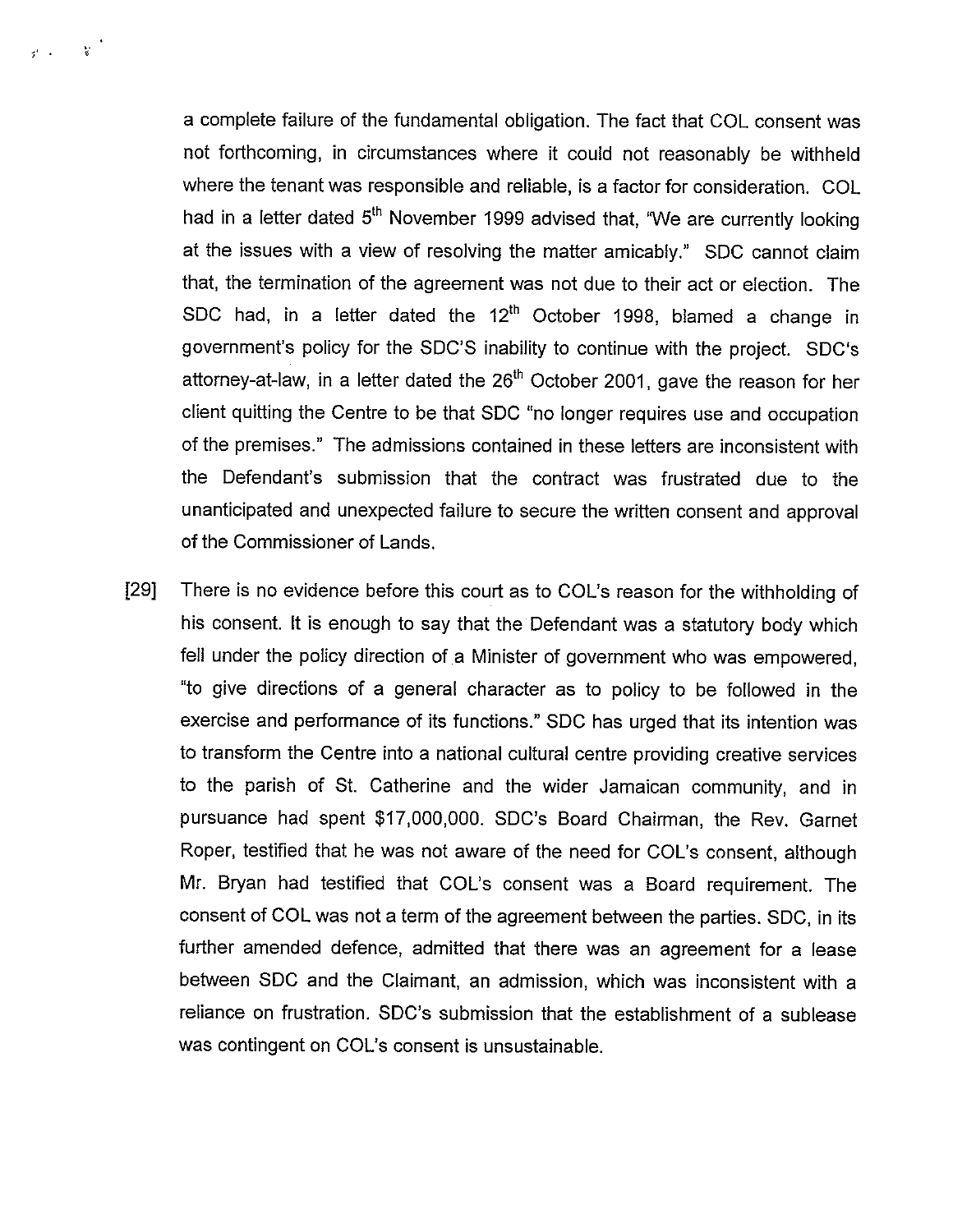- [30] <sup>I</sup> find that the parties were in agreement as to the essentials of a lease ahead of SDC's letter of the  $30<sup>th</sup>$  September 1998. The Claimant's response of the 14<sup>th</sup> May 1998 to an earlier communication proposes twelve terms on which the Claimant was prepared to sublease the premises. SDC, in its letter of the  $27<sup>th</sup>$ August 1998, accepted all the terms proposed in the Claimant's letter, except the commencement date and the increase in rental after the first five years. The letter states: "In reference to your letter dated 1998 May 14 outlining the terms and conditions for lease of the above captioned property, <sup>I</sup> now write to confirm the following;
	- 1. Agreement with Lease Payment of \$140,000.00 per month.
	- 2. Agreement with all other terms and conditions except the Annual Increase and the commencement of the lease.

<sup>I</sup> am confirming intention to lease the property, effective 1998 October 1, and proposing that the Annual Increase to lease payment be fixed at 20% after five years.

<sup>I</sup> trust you will find my counter proposal agreeable and will proceed with the preparation of the necessary documents for signing."

- [311 The Claimants, in their written submission, contended that there were two outstanding issues at that stage. (a) That commencement date of the tenancy should be the 1<sup>st</sup> October 1998 instead of the 1<sup>st</sup> July 1998. (b) That there be an increase in rent by 20% after 5 years. In letters dated the  $5<sup>th</sup>$  September 1998 and the 30<sup>th</sup> September 1998, respectively, those outstanding issues were resolved.
- [32] <sup>I</sup> find that the negotiation stage between the parties had passed; that all the essential terms were agreed, and clearly and distinctly stated in the correspondence between April and September 1998. The fact that the parties had indicated an intention to execute a formal lease did not prevent the creation of a lease. I find that the expressions in Robert Bryan's letter of the  $30<sup>th</sup>$ September 2010, requesting Implementation to advise "your attorneys to prepare the formal lease document for our signatures," was not a term of the agreement

 $\frac{\epsilon_1}{\epsilon_0}$  $\mathcal{M}$  .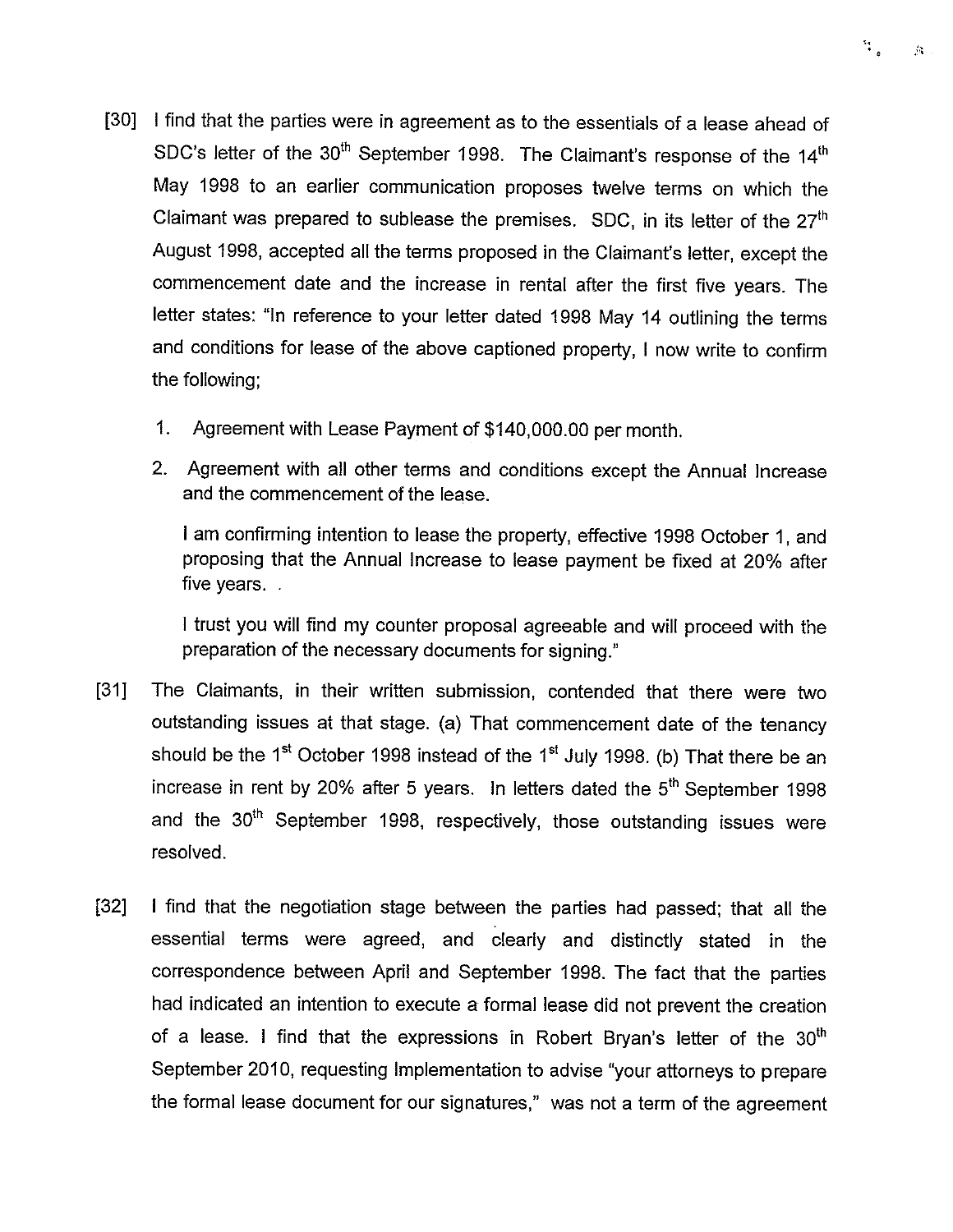between the parties. It was to facilitate a more formal and professional document and made unnecessary the letter of intent that had earlier been proposed. It would not be expected that the attorneys would be able to change the agreed terms. See Rossiter v Miller (1877- 78) L.R. 3 App. Cas. 1124, Lord Heatherley at 1143, Lord Blackburn at 1151.

- [33] The Defendant conceded in its written submission that, if the court finds that the lease was for a fixed term of ten years, as this court did, it cannot be terminated by one month's notice. It can only be terminated by effluxion of time. See Woodfall Landlord and Tenant paragraphs 1-1983 page 894.
- [34] I find that the agreement between the parties would have expired on the  $30<sup>th</sup>$ September 2008; the Defendant left the premises on the 1<sup>st</sup> November 2001. I accept that the rent due up to the Defendant vacating the premises in October 2001 was \$4,280,000.00 SDC has paid \$3,440,000, which is the amount due up to May 2001. The rent due for the remainder of ten years term would be calculated for the period November 2001 to September 2008 is \$15,985,348.27.
- [35] A sum was claimed for breach of maintenance clause of the contract, which would include the cost of reconnection of the electricity, repair of external lighting, repair of the fencing and amphitheatre, and the cost of securing the property for a period of 144 weeks. SDC was obliged to be responsible for the regular maintenance of building plant and equipment and replacement of items that are lost or destroyed. The cost of reconnection of the electricity is recoverable under this head. I make an award of \$159,815.94. The cost of repair of external lighting is \$71,000.00. An award of \$18,500.00 to repair the chain link fence. <sup>I</sup> find it was necessary to have security, in light of theft of vital infrastructure not being uncommon. The Claimant's evidence as to the cost of securing the premises and the duration has not been challenged.

#### Defendant's counterclaim

 $\label{eq:1} \mathcal{C}(\mathbf{x}) = \mathcal{C} \mathbf{x}^T$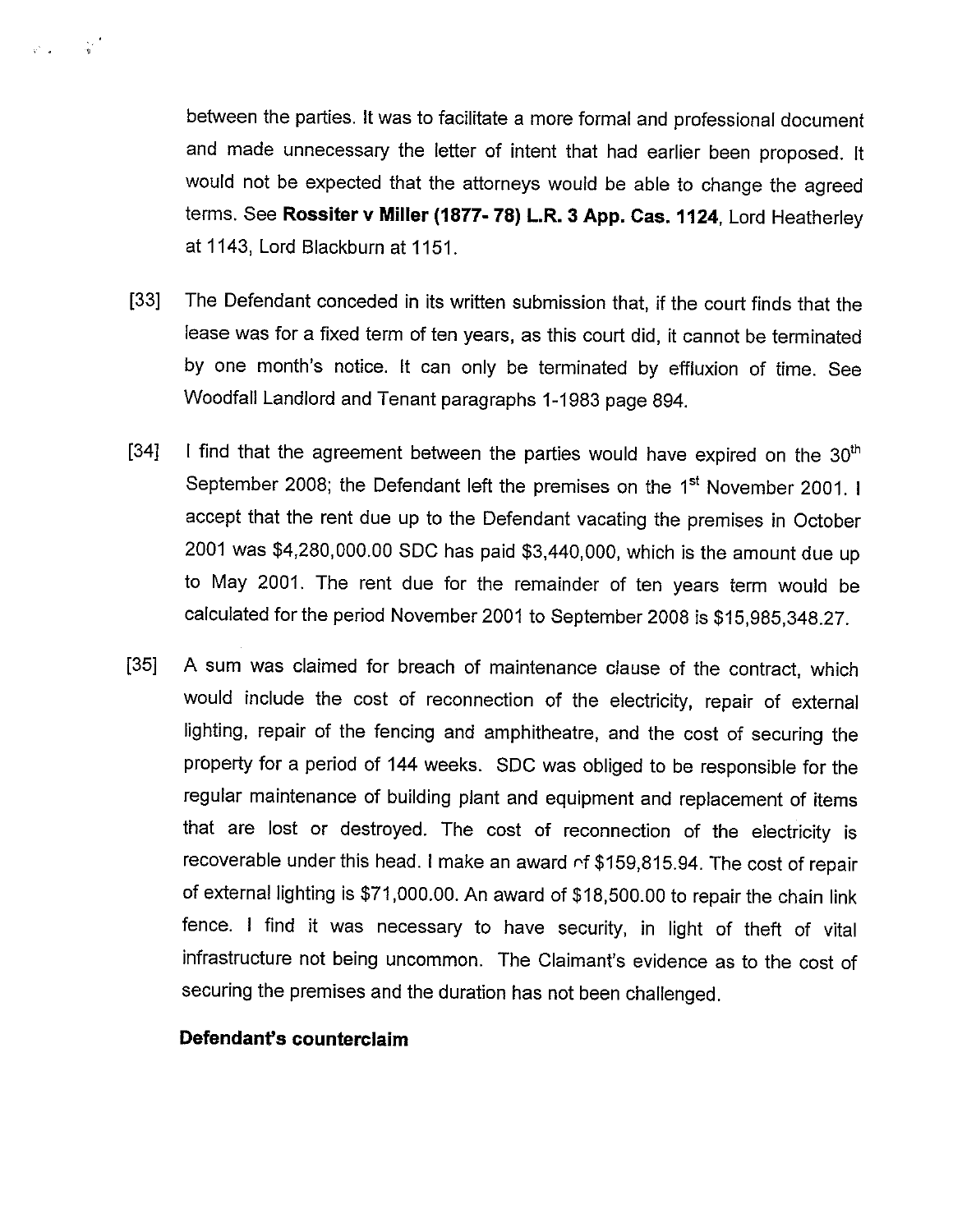

- [36] The Defendant has admitted to the demolition of the VIP stand, vendors stall and covered the amphitheatre with soil. Mr. Errol Spence, Quantity Surveyor, and joint expert, notes that, his observations of the Claimant's contentions were pointed out to the representatives of the Attorney General's Chambers, who had requested a site visit. The Report notes that, "The observations were confirmed and agreed by all." The covering of the grounds of the amphitheatre with topsoil, caused damage to the hard standing surface, which previously existed for patrons to stand on and caused damage to the storm water flow. The Expert Witness Report estimates the cost of repairs or replacement based on costs of labour material and construction inputs, at the costs prevailing at the time of preparation of the Report at \$13,369,672.62. <sup>I</sup> made an award of \$12,826,128.68 for the rehabilitation of the demolition.
- [37] The Defendant contended that the modifications constituted an improvement, which was acknowledged by the Claimant. The Joint Expert, on the instructions of Counsel for the Defendant, made an assessment of the named improvements to the property whilst the Defendant was in occupation. These improvements included renovation to the Administrative Block, construction of Arena Road, irrigation works, modification of front fence and entrance, Civil Works extension of Artiste building and landscaping. Mr. Spence indicated that the individual amounts on the counter-claim all varied from the amounts in the bills submitted to support them. Of the plans submitted in relation to the improvement undertaken, Mr. Spence said at page 7 of his report:

"Whereas these bills total the amounts claimed, my observations are that the plans provided offer very little assistance in my assessments. A total of forty-five (45) plans were provided, but they contain several duplications, many are sketches and perspectives with little detail, while others are for work, which does not appear to have been done and which are not the subject of the defendant's contention. In fact, the plans have been of little or no help in assessing the defendant's contention."

The SDC claimed that there was an outlay of \$16,692,734.69 in making these "improvements," the Quantity Surveyor assessed the cost of constructing and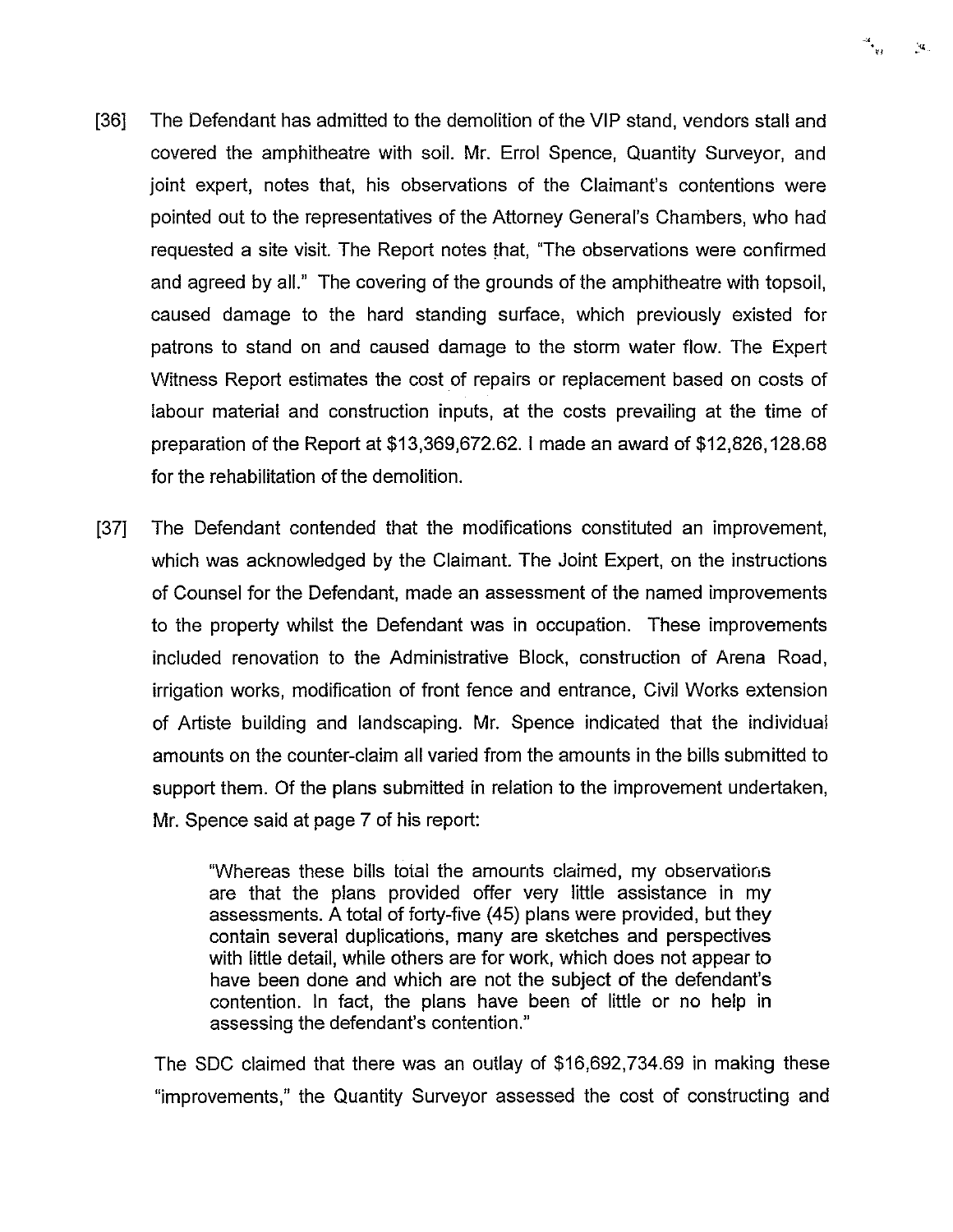extending the facilities at the time of construction in 1999, at \$4,488,611.12. If Mr. Spence is correct, and <sup>I</sup> find as a matter of fact, that he is, the SDC claim could not be said to reflect the true cost of construction, and nowhere is this more clearly demonstrated, than in the claim for professional services, where it was noted that 2/3 of the items refer to fees "which do not appear to be done" or items under consideration.

 $\label{eq:10} Y^{\mathcal{C}}(x) = \frac{1}{\sqrt{2\pi}}\left[ \frac{1}{2\sqrt{2\pi}}\right]$ 

- [38] Mr. Spence, in commenting on the state of these "improved" facilities in or around 22<sup>nd</sup> May 2009 (the occasion of his visit with representatives of the AG's Chambers), said the administrative building was in a state of disrepair, having been poorly maintained. The Arena Road was overgrown and had ponds on its surface and is in need of patching, cleaning and regarding the artiste building, the front gate and facing were in good repair. The irrigation works were not in place. The landscaping was not discernible. Based on Mr. Spence's report, the only benefit or improvement to the Centre would be work done on the Artiste Building along with the front gate and fencing, assessed by Mr. Spence at a cost of \$1,610,935.50 and \$859,656.06 respectively, for a total of \$2,470,591.56.
- [39] Unjust enrichment is not concerned with the value of the benefit of which SDC has been deprived, but the extent of the Claimant's enrichment at SDC's expense. There is divergence on the evidence in respect of this point. Mr. Jeremy Brown in his affidavit dated September 4, 2009 states on the matter of benefit, at paragraph 27, *inter alia:*

The JamWorld Entertainment Centre, as the name implies, was developed as an entertainment centre and the building construction allegedly carried out by the Defendant adds no benefit or value to Jam World as an entertainment centre. The other "improvements' relate to the placing of top soil and the installation of irrigation piping in the amphitheatre which is a definite detriment to the operations of the entertainment centre as the hard standing previously in place was destroyed."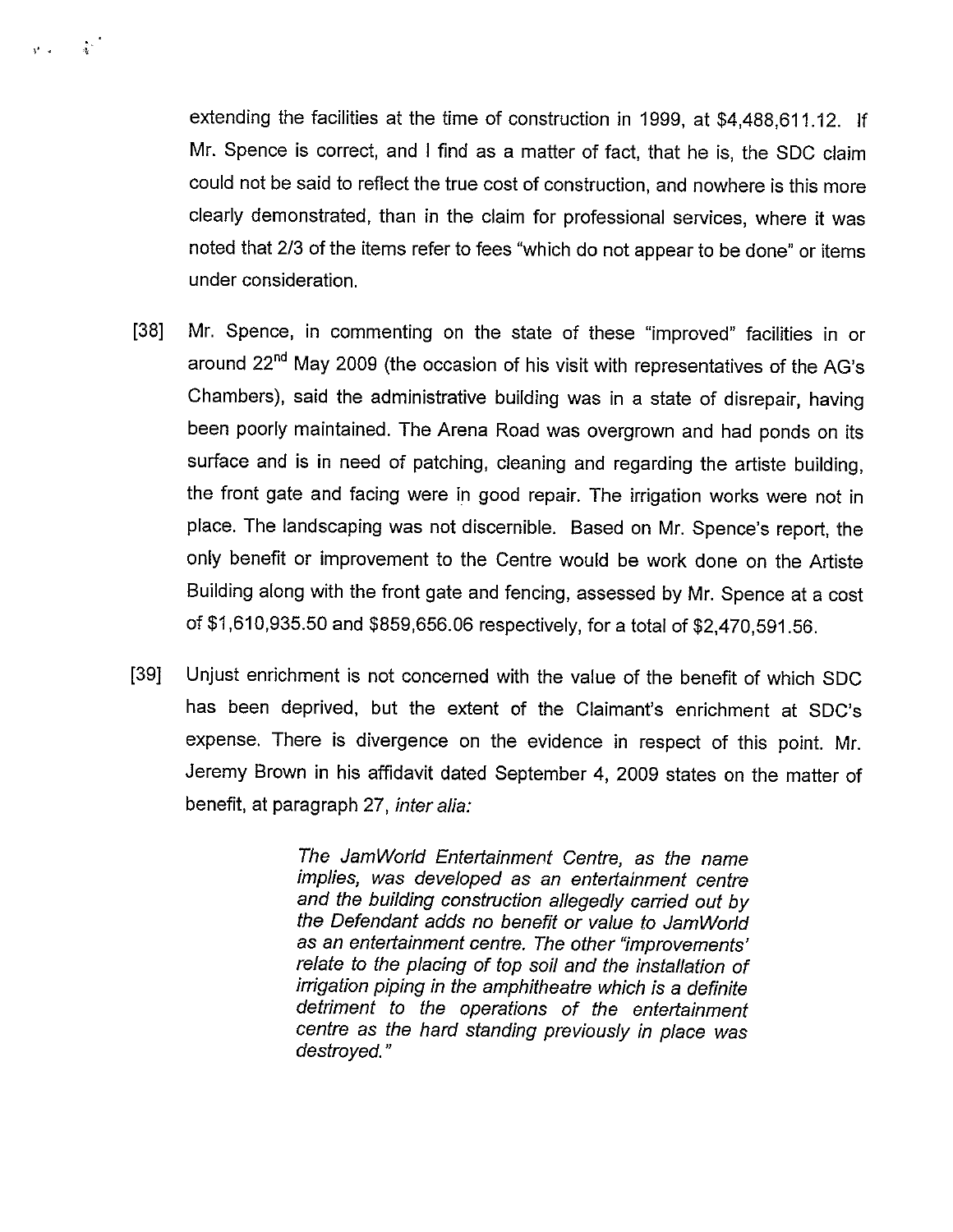Was the claimant enriched by the works carried out on the Centre? It was submitted on behalf of the Defendant that, 'it was not credible that, given the difference between the Claimant's use of the property for shows and the proposed Rio Cobre Park, that Jermey Brown would not have known of the proposed improvement. It was further contended on behalf of the Defendant, that Implementation cannot raise the issue of absence of written permission when that was not a part of the negotiations, as demonstrated by Jermey Brown's letter of the  $14<sup>th</sup>$  May 1998. However, paragraph xi of that letter requires SDC to seek the approval of Jamworld Ltd. for capital improvements to the property individually costing in excess of J\$500,000. The Defendant is unable to point to any such approval being sought or given. <sup>I</sup> accept the evidence of Mr. Jeremy Brown that there is no benefit derived by the claimant in respect of the "improvements" done by the defendant.

[40] The Defendant relied on the cases of Chalmers v Pardoe (1963) All E.R. 552 and Blue Haven Enterprises v Dulcie Tully and Eric Robinson (unreported), decision dated the 21<sup>st</sup> February 2006 to support its submission that "SDC is not liable for any alleged waste committed and ought to be compensated for the improvements made to the property." In Chalmers, the Defendant told the Claimant that he could build on the land, with a promise of a sublease or surrender of that portion on which the building was located. There were prior approvals necessary, the Claimant proceeded to build without the acquisition of those approvals. The Claimant could have rectified the lack of approvals with the cooperation of the Defendant, which was not forthcoming, because of a deterioration in the relationship of the parties. The court had to make a determination as to whether the Defendant would be able to take the building for nothing. The court was of the view that the Claimant having erected the structures on the basis of the arrangements with the Defendants, equity would intervene to prevent the Defendant from benefitting. The SDC, in this case, was not ejected from the land by Implementation Ltd., it was the SDC themselves who made the decision to terminate their lease thus leaving the structure. Based on the evidence before me, <sup>I</sup> find that no such consent or approval was given.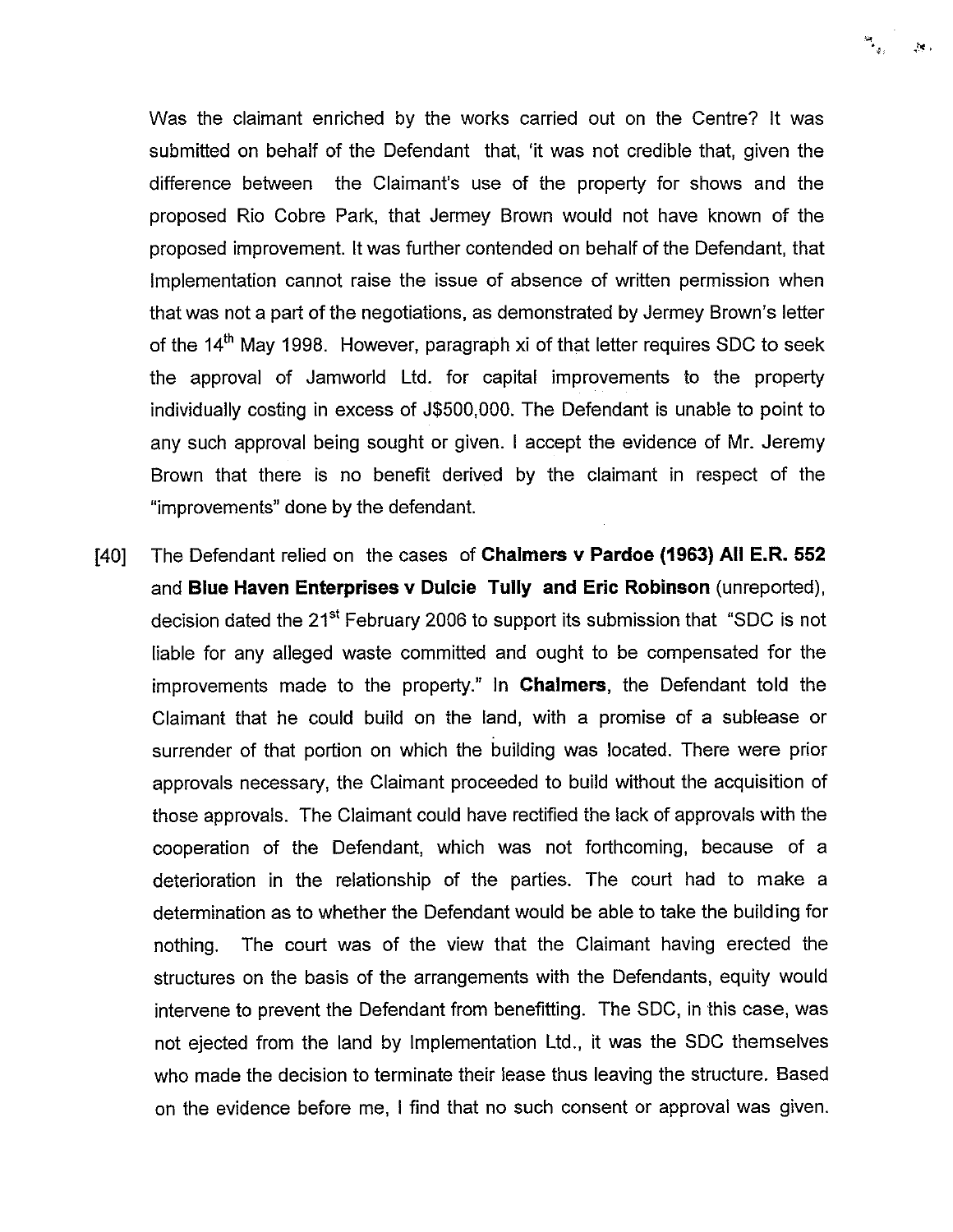The Defendant counterclaim fails. Judgment for the Claimant on the Claim and counterclaim.

[41] The Court makes the following award:

 $\frac{1}{2} \frac{1}{2} \left( \frac{1}{2} \right) \left( \frac{1}{2} \right)$ 

| Rent due when SDC vacated                 | \$840,000.00    |
|-------------------------------------------|-----------------|
| Rent due for remainder of term            | \$15,985,348.27 |
| Maintenance (reconnection of electricity) | \$159,815.94    |
| <b>External lighting</b>                  | \$71,000.00     |
| Security to secure the premises           | \$1,526,400.00  |
| Demolition rehabilitation                 | \$12,826,128.68 |

Interest at 6% from the 1<sup>st</sup> December 2001 to the 21<sup>st</sup> June 2006.

Interest at 3% from the  $22<sup>nd</sup>$  June 2006 to the 10<sup>th</sup> January 2013.

Cost to the Claimant to be agreed or taxed.